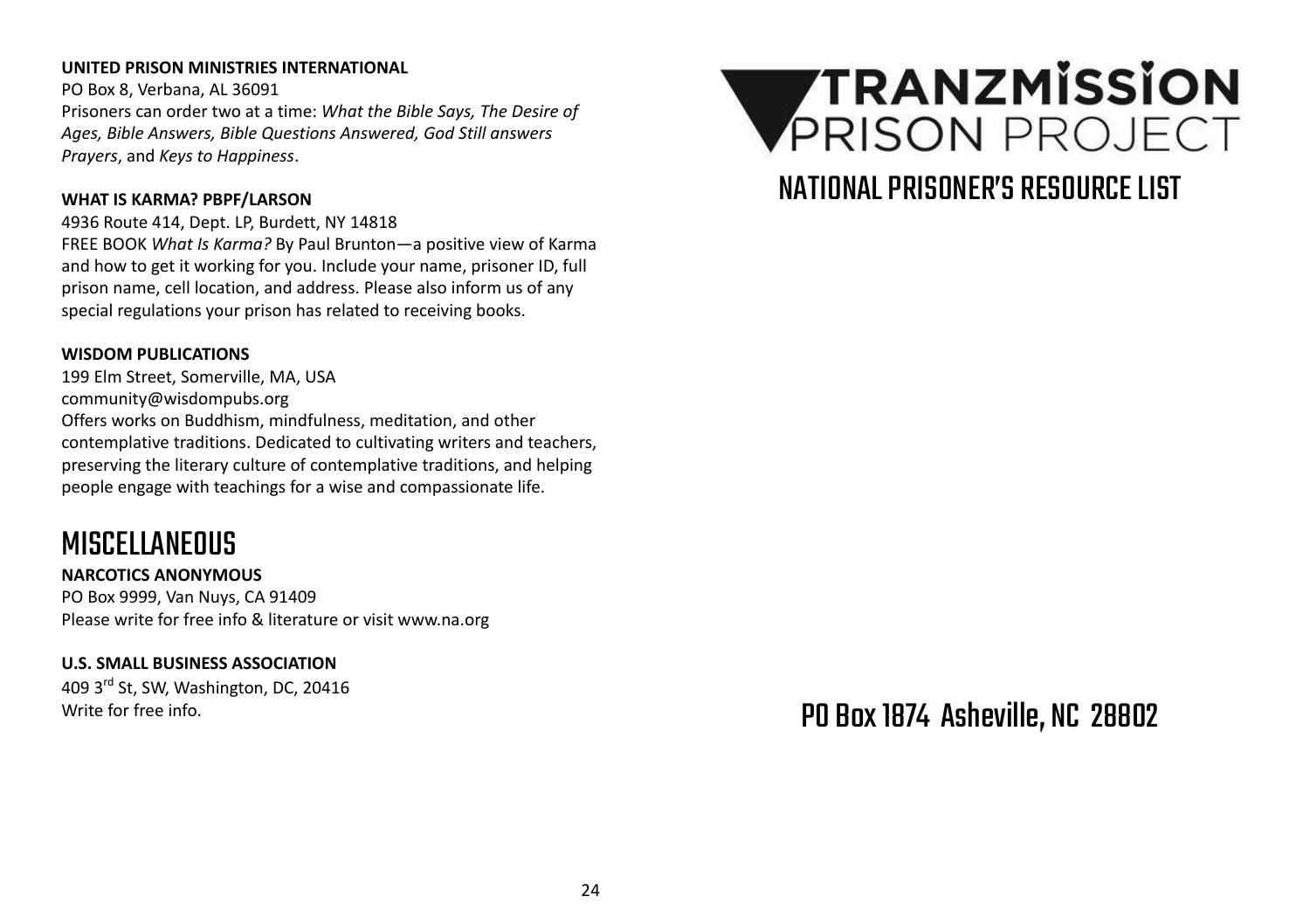# **Tranzmission Prison Project**

## **National Prisoner's Resource List**

Compiled primarily by the Prison Book Program of the Lucy Parsons Center in Quincy, MA, with a few edits & additions by TPP (February 2020).

Tranzmission Prison Project is a volunteer-run group based in Asheville, NC. **We offer books, information, and resources exclusively to those who fall under the LGBTQ umbrella—lesbian, gay, bisexual, transgender, queer, intersex, two-spirit, genderqueer, gender non-conforming, etc., folks, as well as women/folks incarcerated in women's prisons.**

As a group, we feel that these are seriously marginalized populations that have limited services and support available to them. We ask that if you do not identify with one of these categories, rather than writing to us, you refer back to the other resources provided within this NPRL.

**We no longer host a pen pal program**, in order to focus on our free-books-to-prisoners project. For pen pals, please contact Black and Pink or the Prisoner Correspondence Project (see contact info in LGBTQ resources**). We do host a quarterly letter-writing event.** Note that this is a time for our volunteers to send messages of support and solidarity and does not guarantee on-going correspondence. Please send us your contact information to be added to our database of folks who would like to be a recipient of quarterly mail.

When writing us to request books, please let us know, in whatever way you feel comfortable, that you are a part of the LGBTQ family, even if you have received books from us in the past. If you know the mailing restrictions of your facility (e.g. hardcover books ok? Used books ok? Max amount allowed?), please include this in your letter, along with subjects and authors you are interested in. Note that most of our books are donated, so we are not always able to guarantee specific

to Jewish prisoners only. Hebrew available.

## **LIBERATION PRISON PROJECT**

PO Box 33036, Raleigh, NC, 27636 liberationprisonproject.org Offers correspondence courses and materials on Mahayana Buddhism.

## **MIRACLES PRISONER MINISTRY**

4118 County Hwy. B Wisconsin Dells, WI 53965 Offers a *Miraculous Spiritual Recovery Correspondence Course*, free to all inmates. Write to request the *Introductory Packet* for this course. Chaplains may request free audio/visual materials, covering the *12 Step Materials* and a course in *Miracles and Jesus Teachings in the New Testament of the Bible*.

## **THE ROWAN TREE CHURCH**

Prisoner Outreach Program is about our Tradition of Lothloriën and Wiccan Church. The program offers The Rowan Tree News, rituals, publications, and educational materials in exchange for postage.

## **PRISON YOGA PROJECT**

prisonyoga.org, P.O. Box 415, Bolinas, CA 94924 Non-profit which brings trauma-informed, mindfulness-based yoga practice to prisons to support their transformation. Offers a free book, *Yoga: a Path for Healing and Recovery*, upon request.

## **SYDA FOUNDATION PRISON PROJECT**

PO Box 99140, Emeryville, CA 94662 prisonproject@syda.org

Offers *The Siddha Yoga Correspondence Courses* on the teachings of Siddha Yoga Meditation through the *Home Study Courses*. The Prison Project also donates free books, magazines, CDs, and DVDs published by the SYDA Foundation. The SYM Prison Project is a nationally recognized and respected volunteer organization. Our programs are approved and described in the Federal Bureau of Prisons Manual.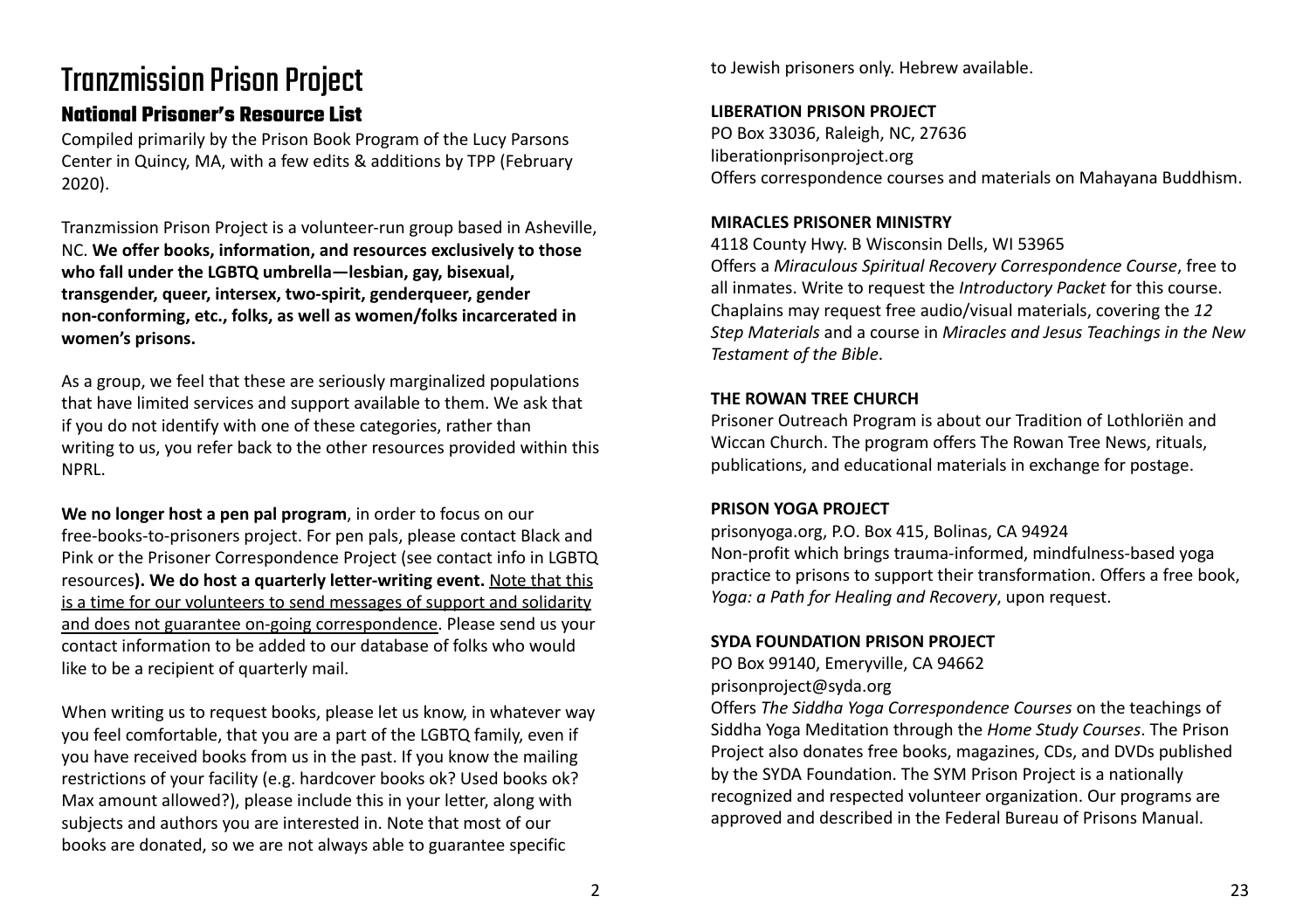sponsors a free Buddhist Correspondence Course for prisoners.

#### **COMPASSION WORKS FOR ALL**

PO Box 7708, Little Rock, Arkansas 72217-7708 Provides a free *Dharma Friends* newsletter every other month, which offers teachings on the *Dhammapada,* and meditations for people in all faith traditions who are seeking personal growth. Subscribe by writing to us, and include "new subscriber" on the envelope.

#### **FOUNDATION OF PRAISE**

PO Box 2518, Escondido, CA 92033, foundationofpraise.org *Prison to Praise* is not only about a prison with bars, but about a prison of circumstances–and how to be set free! Available free to prison Chaplains when they write to request them for inmates in their facility.

#### **HUMAN KINDNESS FOUNDATION**

PO Box 61619, Durham, NC 27715 Sends interfaith spiritual books free to prisoners.

**IN-TOUCH MINISTRIES** PO Box 7900, Atlanta, GA 30357 Free *In Touch* Christian magazine.

#### **ISKCON Prison Ministry**

3759 McCreary's Ridge Rd. NBU #46 Moundsville, WV 26041 iskconprisonministry.org, iskconprisonministry@gmail.com Sends free materials on Bhakti-Yoga study and practice; books, prayer beads, CDs, MP3s, and incense. We need to know: 1) which items you are allowed, 2) Are you allowed hardcover, or only softcover books, 3) which items can be sent to you directly and which only through the chaplain. The books cover reincarnation, Karma, and how to live a simple, godly life; to find peace and joy, no matter your circumstances.

#### **JEWISH PRISONER SERVICES INTERNATIONAL**

PO Box 85840, Seattle, WA 98145-1840 Offers the Jewish Bible, prayer books, and Jewish history/culture books titles but will do our best to send something as close to your request as possible.

Please print your name, ID numbers, and facility address as clearly as possible on both your letter and envelope, to ensure that we are able to send mail back to you. This helps us so much! We do not keep a mailing list of folks to send books to, so you will need to send us a letter each time you would like to receive books. We are a volunteer-run organization and often are a few months behind. If you don't have a response from us within 4-5 months, please write us again. Thanks for your patience and understanding.

We are not lawyers, and do not offer legal advice. When possible, we will forward along any letters from folks in need of such services, but would prefer you contact the legal/advocacy groups listed in this NPRL instead.

We love to get feedback! We can't always answer individual letters, but feel free to drop us a line about how we're doing, suggestions that you may have, or any other organizations you think we should know about!

If you are more comfortable in Spanish than English, write us to request Spanish versions of our resource list, order forms, and invoices. [*Si habla Español, nos escriba por nuestros documentos en traducción, incluyendo esta lista de recursos.*]

In Solidarity, **Tranzmission Prison Project PO Box 1874 Asheville, NC 28802**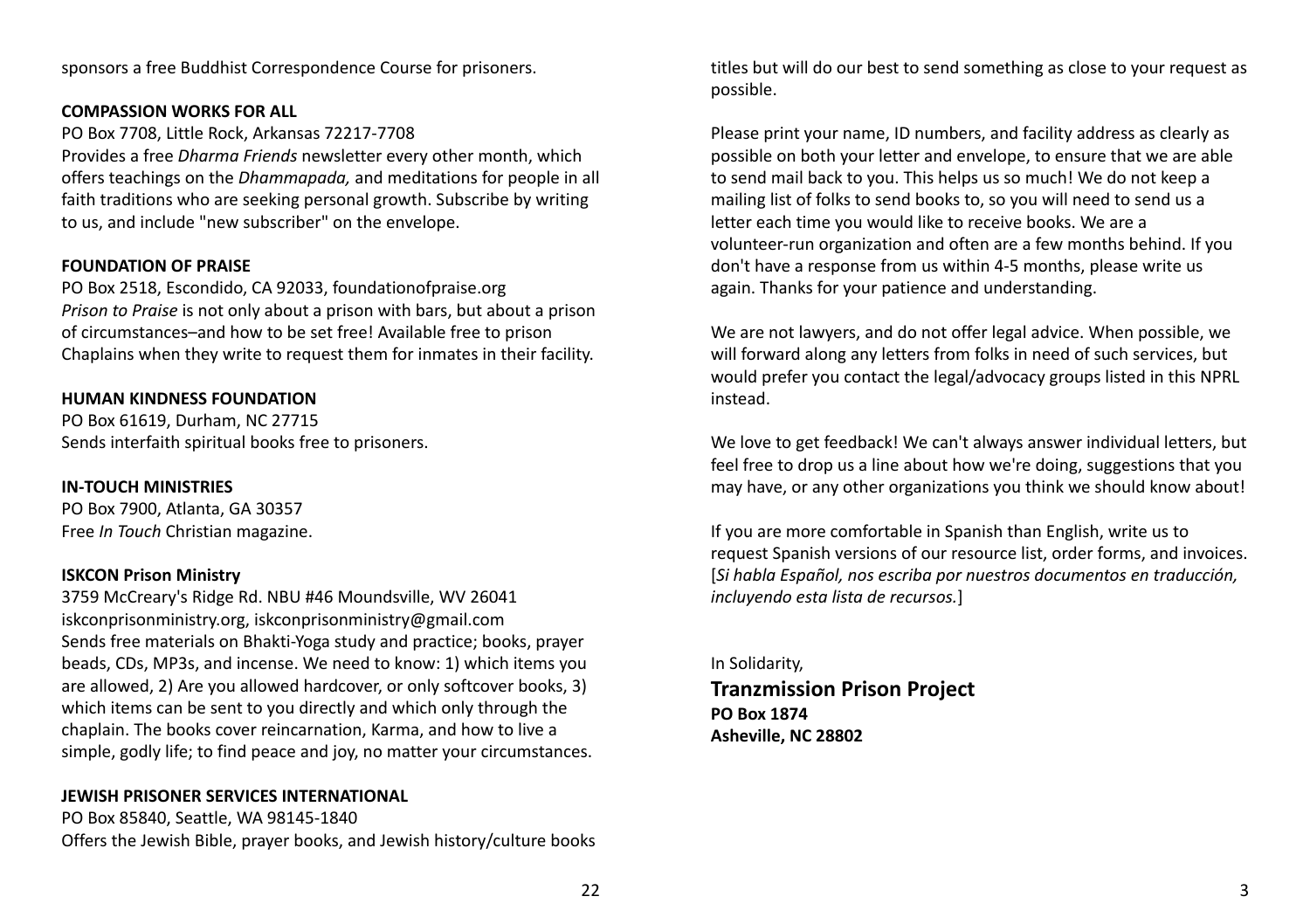# LESBIAN,GAY, BISEXUAL,TRANSGENDER, & QUEER

## **ABO COMIX**

PO Box 11584, Oakland, CA 94611

ABO Comix is a small press & advocacy collective who work to amplify the voices of LGBTQ prisoners. They publish graphic novels & zines, and a yearly anthology of comics by queer prisoners. They take regular art & comic submissions (by request only).

## **ACLU GBLT RIGHTS / AIDS PROJECT**

125 Broad St, 18<sup>th</sup> Floor, New York, NY 10004 Experts in constitutional law and civil rights, specializing in sexual orientation, gender identity, and HIV/AIDS.

## **BEYOND THESE WALLS**

PO Box 13006 Portland, OR 97213 Provides support to LGBTQ prisoners in the **Pacific Northwest** and runs a pen pal program.

## **BLACK AND PINK**

National Office, 6223 Maple St #4600, Omaha, NE, 68104 An open family of LGBTQ prisoners and "free world" allies who support each other. A national organization made up of thousands of prisoners, B&P provides a free monthly newspaper to LGBTQ prisoners in the US. B&P provides a free pen pal program. B&P is unable to promise anyone a pen pal, but they regularly recruit "free world" volunteers to write prisoners. B&P is also able to provide limited advocacy for those experiencing harm and harassment (B&P is not able to help with court cases as they are not lawyers).

#### **HEARTS ON A WIRE**

1315 Spruce St., Philadelphia, Pennsylvania 19107 heartsonawire.org

A grassroots inside/outside organization working to address the needs of incarcerated transgender people in PA prisons and upon reentry. Offers a free newsletter, ~3 times per year, to incarcerated and

## **AMERICAN BIBLE ACADEMY**

PO Box 1627, Joplin, MO 64802-1627, (417) 781-9100, arm.org Free English and Spanish Bible correspondence courses for prisoners. All courses are 120 pages in length. Info also available from abarc.org.

## **ARM PRISON OUTREACH–INTERNATIONAL**

PO Box 1490, Joplin, MO 64802-1627, (417) 781-9100, arm.org ARM is the jail and prison chaplains' source for Christian greeting cards from Day Spring, Bibles from the American Bible Society, in-prison seminars, gospel tracts, and baptisteries.

## **ASSOCIATION FOR RESEARCH & ENLIGHTENMENT**

 $c$ /o Prison Outreach, 215 67<sup>th</sup> St, Virginia Beach, VA 23451 Books on the life and work of Edgar Cayce, meditation, and reincarnation. Prisoners are limited to one book every two months.

## **ASSOCIATION OF HAPPINESS FOR ALL MANKIND**

4368 NC Highway 134, Asheboro, NC 27205 AHAM is non-denominational. It offers some free materials on Ramana Maharshi's self-inquiry method of meditation, has a price list of other books directly related to self-inquiry. Does not offer pen pals or materials on Wicca, paganism, the occult, or black magic.

## **BRIDGE PROJECT–CENTER FOR COMMUNITY SERVICE & JUSTICE**

4501 N. Charles St. Baltimore, MD 21210 Free brochure on contemplative meditation.

## **CHANDRA YOGA RESOURCES**

1400 Cherry St, Denver, CO 80220 Free books on devotional yoga and mantra meditation.

## **CHUANG YEN MONASTERY**

Attn. Rev. Richard Baksa, Prison Program 2020 Route 301, Carmel, New York 10512, rbaksa@mac.com Sends free Buddhist books to prisoners on request, answers questions regarding Buddhist beliefs and practice that prisoners may have, and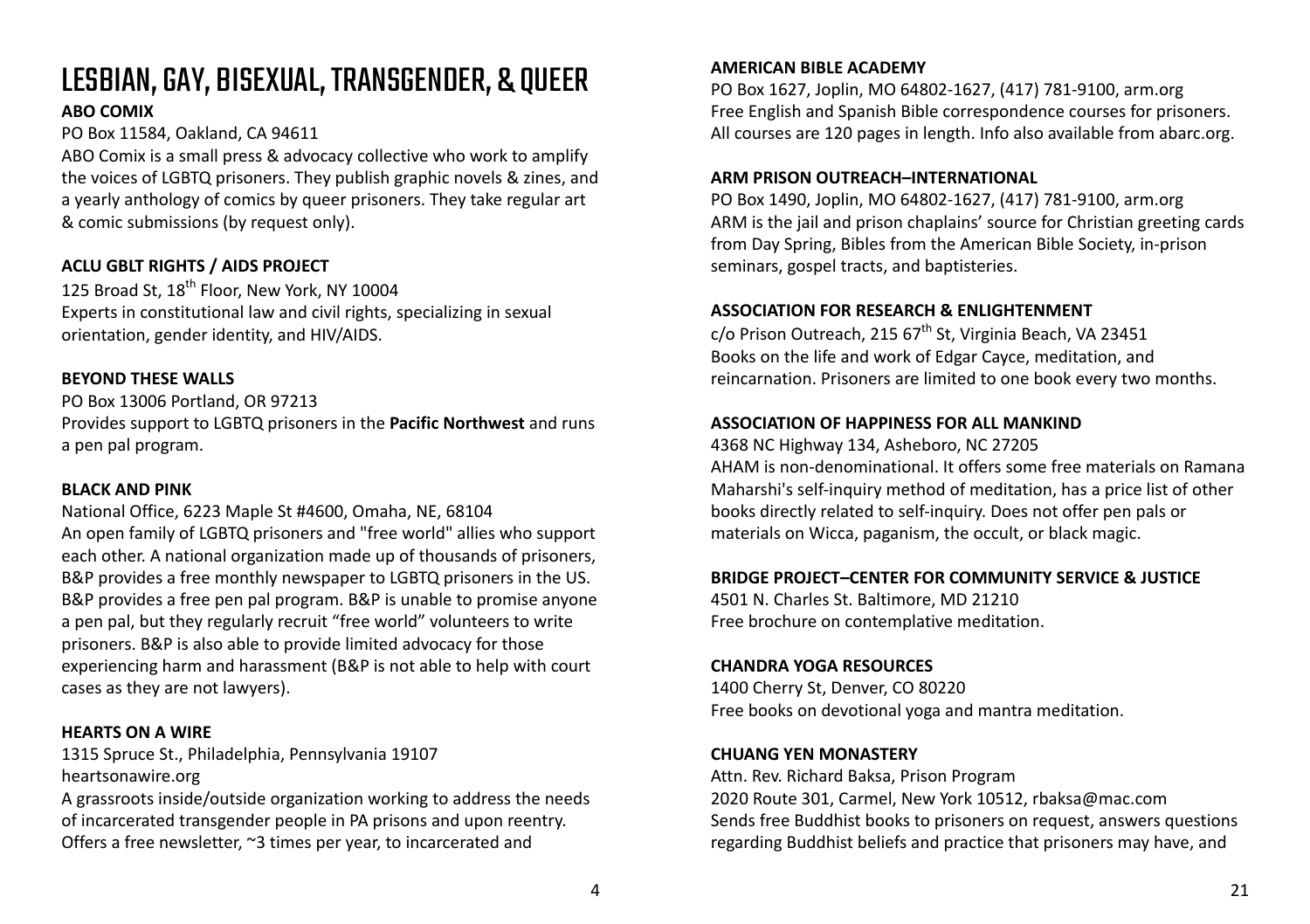#### **WOMEN' S PRISON BOOK PROJECT**

c/o Boneshaker Books 2002 23rd Ave S Minneapolis MN 55404 Free books to women and transgender prisoners only. No county jail/short-term facility requests. **Ships to all states (except AZ, CT, FL, IL, IN, MI, PA, OH, and OR).**

# HIV/AIDS & HEPATITISCRESOURCES

## **POSITIVELY AWARE NETWORK**

5050 N. Broadway, STE 300, Chicago, IL 60640 Bi-monthly magazine covering HIV/AIDS treatment, research, policy and lifestyle. Annual drug guide covers all HIV drugs. No dating or pen pal services. Write for free subscription.

## **POZ MAGAZINE, SMART + STRONG**

462 Seventh Ave, 19<sup>th</sup> Floor, New York, NY 10018-7424 Free subscription to any HIV+ person who cannot afford it.

#### **YWCA BABES NETWORK**

1118 5th Ave, Seattle, WA 98101 Jpay: the\_staff@babesnetwork.org Peer support for women, trans, and gender-diverse people who are HIV+. Offers 1-on-1 peer counseling, non-medical case management, support groups, education, advocacy, and a newsletter.

## RELIGIOUS & SPIRITUAL MATERIALS

#### **THE ALEPH INSTITUTE**

#### 9540 Collins Ave, Surfside, FL 33154

(305) 864-5553, receptionist@aleph-institute.org, alephinstitute.org Offers Jewish religious instruction to prisoners; religious articles, Torah literature, quarterly newsletter, correspondence courses, counseling, religious-freedom advocacy; personal visits to prisoners by Rabbis and Rabbinical students.

detained trans people.

#### **INGERSOLL GENDER CENTER**

1425 Broadway #509, Seattle, WA 98122 jpay@ingersollgendercenter.org, (206) 849-7859 Trans-led organization; can answer general transition-related questions and provide resources. Offers a support group; referrals for jobs, housing, and social services; support in finding gender-affirming healthcare, health insurance, and insurance benefits/denials.

#### **LAMBDA LEGAL**

National Headquarters. 120 Wall Street, 19th Floor New York, NY 10005 Civil rights organization focused on LGBTQ people as well as those living with HIV/AIDS.

#### **LAVENDER RIGHTS PROJECT**

1004 Martin Luther King Jr. Way, Tacoma, WA 98405 Specializes in direct legal services, know-your-rights trainings, and community-building workshops for trans and queer people. They may be able to provide assistance with name changes while incarcerated.

#### **LGBT BOOKS TO PRISONERS**

c/o Social Justice Center Incubator, 1202 Williamson St #1 Madison, WI 53703 A trans-affirming, racial justice-focused, prison abolition project. Sends books to incarcerated LGBTQ people across the United States.

#### **MIDWEST TRANS PRISONER PEN PAL PROJECT**

c/o Boneshaker Books, 2002 23rd Ave S Minneapolis MN 55404 Seeks to connect **Midwest-based** incarcerated trans/gender non-conforming people with other trans/gender non-conforming and allied community member pen pals for friendship.

## **PRISONER CORRESPONDENCE PROJECT (PCP)**

QPIRG Concordia c/o Concordia University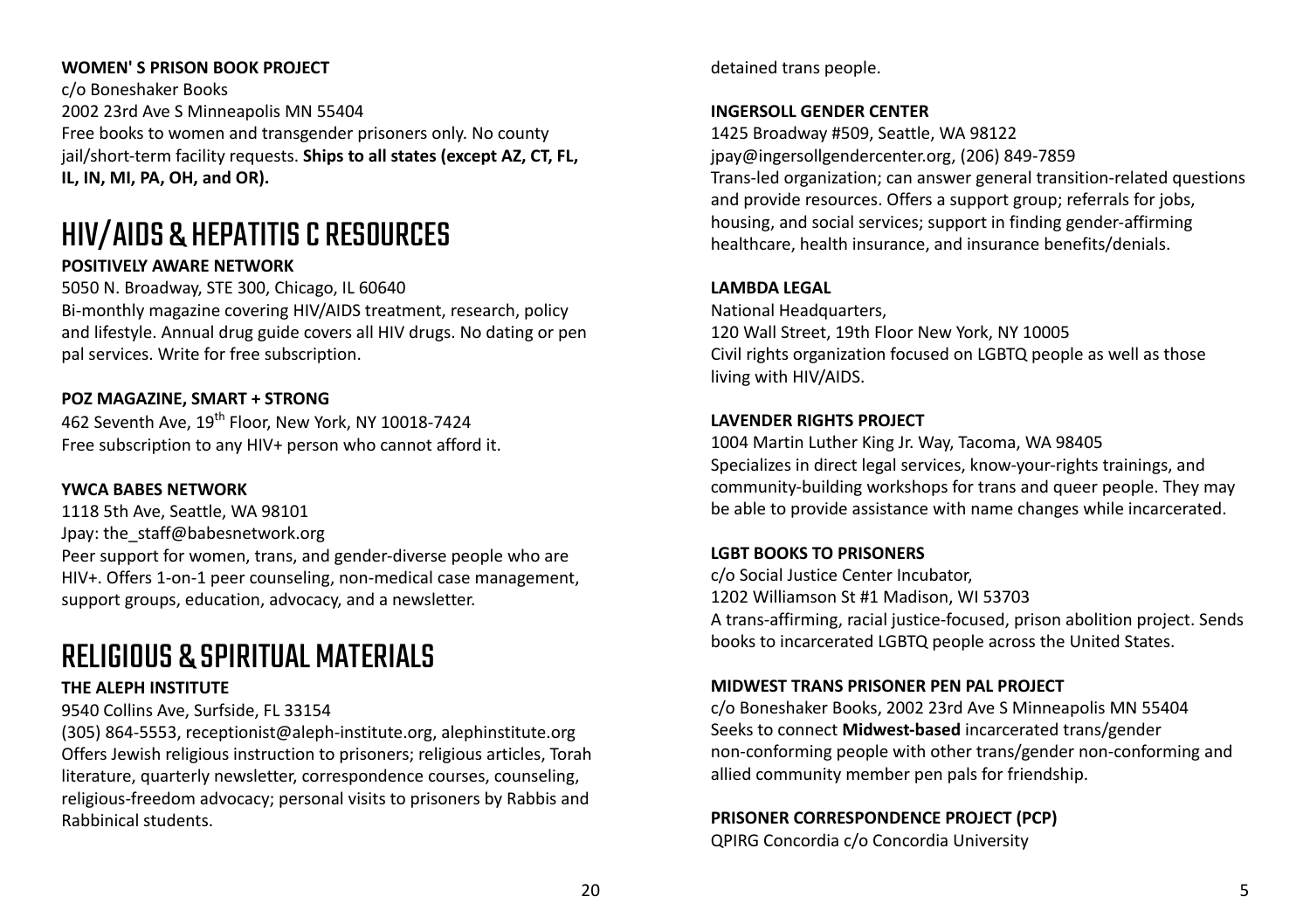1455 de Maisonneuve Ouest, Montreal QC H3G 1M8, CANADA Provides a free pen-pal service for LGBTQ inmates in Canada & the US.

#### **QUEER DETAINEE EMPOWERMENT PROJECT (QDEP)**

505 8th Ave., #1212, New York, NY, 10018

(347) 645-9339, info@qdep.org

An Alternative to Detention Program (ATD), that works with LGBTQ, two-spirit, and gender non-conforming, HIV+ detainees, and their families. Works with those currently in detention centers and those who are recently released from immigrant detention centers, seeking status in the United States. We engage in community organizing and international policy to demand the liberation of our people.

## **SINISTER WISDOM, INC.**

PO Box 3252, Berkeley, CA 94703 Publishes work by lesbians only: prose, poetry, essays, graphics, and book reviews. Free to women in prison.

## **SYLVIA RIVERA LAW PROJECT (SRLP)**

147 West 24th Street, 5th Floor New York, NY 10011, Works to guarantee that all people are free to self-determine their gender identity and expression, regardless of income or race, and without facing harassment, discrimination, or violence.

## **T.I.P. JOURNAL—GENDER IDENTITY CENTER OF COLORADO INC.**

1151 S Huron St, Denver, CO 80223 Newsletter for transgender prisoners. Write for details.

## **TGI (TRANSGENDER, GENDER VARIANT, & INTERSEX) JUSTICE PROJECT**

370 Turk St #370 San Francisco, CA 94102 Provides legal support and advocacy to currently and formerly incarcerated TGI people.

## **TRANS IN PRISON JUSTICE PROJECT (TIP)**

315 5th Ave South, Suite 850, Seattle, WA 98104 (206) 324-1521 (accepts collect calls; interpreters available)

# WOMEN'S RESOURCES

## **ACLU REPRODUCTIVE FREEDOM PROJECT**

125 Broad Street, 18th Floor New York, NY 10004-2400 The ACLU Reproductive Freedom Project advocates for incarcerated pregnant women to receive reproductive health services. Prisoners can write to them for a "Know Your Rights" fact sheet.

## **CALIFORNIA COALITION FOR WOMEN PRISONERS**

1540 Market St, Suite 490 San Francisco, CA 94102 CCWP is a grassroots social justice organization, with members inside and outside prison, that challenges the institutional violence imposed on women, transgender people, and communities of color by the prison-industrial complex (PIC).

## **CHICAGO BOOKS TO WOMEN IN PRISON**

c/o RFUMC, 4511 N. Hermitage Ave, Chicago, IL 06040 Distributes books free of charge to women (including transwomen) in state prisons in **AZ, CA, CT, FL, IL, IN, KY, MS, and OH**, as well as **all federal prisons.**

## **MS. MAGAZINE**

ATTN: MS. IN PRISON PROGRAM 1600 Wilson Blvd, STE 801, Arlington, VA 22209 *Ms.* is a feminist publication covering current events, politics, and culture. Free subscription to women in prison.

## **NATIONAL CLEARING HOUSE FOR DEFENSE OF BATTERED WOMEN**

125 s 9th St, STE 302, Philadelphia, PA 19107, (215) 351-0010 Resource center for victims of battering who have been charged with crimes related to their abuse. Does not provide direct legal representation; assists defense team members. A very small nonprofit organization, they do what they can to answer requests for assistance as promptly as possible but it often takes a long time to get a response.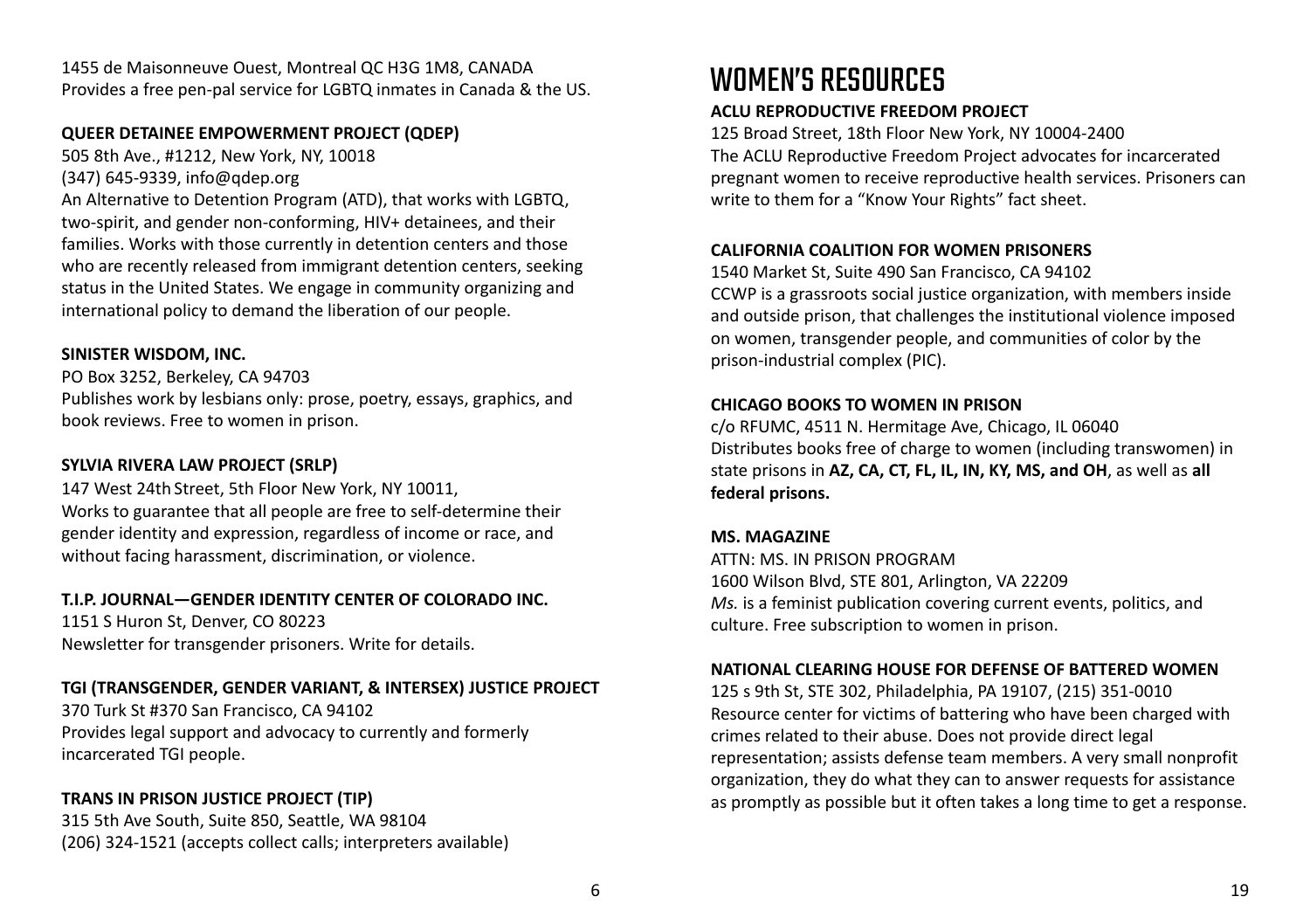Nonprofit organization that seeks to end sexual abuse in all forms of detention. Anyone who has experienced any form of sexual harm in custody–including sexual harassment, sex in exchange for protection, sexual assault, etc.–is encouraged to contact JDI for support and a packet of info. Prisoners can write to JDI via confidential, legal mail by addressing their letter to Cynthia Totten, Attorney at Law, CA Attorney Reg. # 199266, at the address above.

#### **PENNSYLVANIA PRISON SOCIETY**

245 N. Broad St, STE 200, Philadelphia, PA 19107, (215) 564-4775 Official visitors' network, transportation services, parenting and life skills classes, and the Prisoner Reentry Network, as well as a clothing closet and computer lab for returning citizens. Memberships include the bimonthly publication, *Graterfriends*; are available to prisoners for \$5.00 per year.

#### **PRISONER VISITATION AND SUPPORT**

1501 Cherry Street; Philadelphia, PA 19102 PVS@afsc.org, prisonervisitation.org, (215) 241-7117 Prisoner Visitation and Support (PVS) is the only nationwide, interfaith visitation program with access to all federal and military prisons and prisoners in the United States. PVS DOES NOT VISIT COUNTY OR STATE PRISONS. The visitors make monthly visits to see prisoners who rarely receive outside visits. PVS visitors also focus on seeing: those serving long sentences, those frequently transferred from prison to prison, and those in solitary confinement and on death row.

## **SWOP (SEX WEORKER OUTREACH PROJECT) BEHIND BARS (SBB)**

1156 Pavia Drive Apopke, FL 32703

Offers incarcerated sex workers pen pals and newsletters, and the option to create a wish list, receive a reentry guide 6 months before release, hygiene kits and phones upon release, and other services. Also offers legal assistance.

Information about legal rights, housing, medical care, and DOC policies related to being transgender or gender non-conforming.

#### **TRANSFORMATIVE JUSTICE LAW PROJECT OF ILLINOIS**

203 N. Lasalle, Suite 2169, Chicago, IL 60601 Publishes the *Hidden Expressions* zine by trans and gender non-conforming people who have been or are currently incarcerated.

#### **TRANSGENDER LAW CENTER**

PO Box 70976, Oakland, CA 94612-0976

(510) 380-8229 (collect), transgenderlawcenter.org

TLC's Detention Project works to end the abuses that transgender and gender non-conforming (TGNC) people experience in prisons, jails, immigration detention, state hospitals, other forms of custody, and at the hands of law enforcement. Write them concerning TGNC issues, or to obtain copies of their list of publications including *Safety Inside: Problems Faced by Transgender Prisoners and Common Sense Solutions to Them,* and *Advocating for Yourself While in Custody in California*.

#### **TRANS LIFELINE'S INSIDE ADVOCACY PROJECT**

Trans Lifeline, 195 41st St #11253, Oakland, CA 94611-9991 office: 510-771-1417, translifeline.org/microgrants/inside-advocacy Financial aid and resources to trans people that are currently incarcerated or are recently released. **They also maintain a crisis hotline at 877-565-8860.** (Californians can also call 877-330-6366).

## FREE BOOKS TO PRISONERS

The following programs send free books to prisoners in various states. Before you write, check the states that each program serves. These programs struggle to keep up with demand, so you may have to wait several months to receive a response.

#### **ASHEVILLE PRISON BOOK PROGRAM**

67 N. Lexington Ave, Asheville, NC 28801 Free books to: **NC & SC**. Supplies an *NC Prisoner Resource List* upon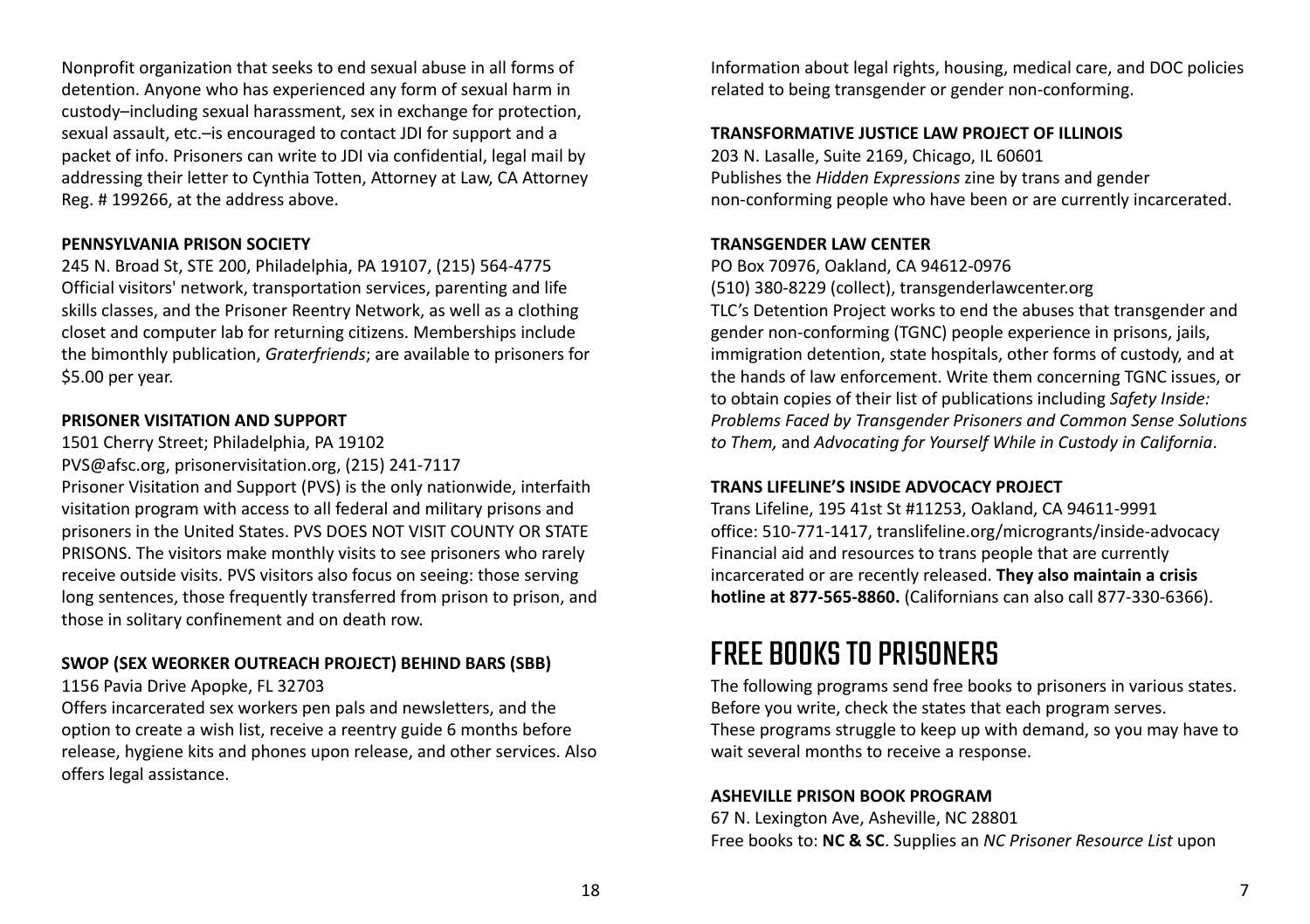request.

#### **ATHENS BOOKS TO PRISONERS**

PO Box 45, Rutland, OH 45775 Free books to: **OH**.

#### **APPALACHIAN PRISON BOOK PROJECT**

PO Box 601, Morgantown, WV 26507 Free books to: **KY, MD, OH, TN, VA, and WV only.**

#### **BOOK'M**

PO Box 71357, Pittsburgh, PA 15213 Free books to: **PA**. Focuses on educational and non-fiction books and magazines.

#### **DC BOOKS TO PRISONS**

PO Box 34190, Washington, DC 20043 bookstoprisons.org

Free books to: All US states **except New England, IL, NJ, NY, OH, OR, PA, WA and WI.** Free, but stamps and donations for postage are appreciated when possible. Request reading material by prioritized subjects and please list prison restrictions, if known. Please wait 5 months between requests.

#### **DETROIT BOOKS TO PRISONERS**

c/o DittoDitto Books 1548 Trumbull Ave, Detroit, MI 48216 Free books to: **MI**. Please include your DOC ID#. Please be patient with your request.

#### **EAST BAY PRISONER SUPPORT**

PO Box 22449, Oakland, CA 94609

Sends zines to queer, trans, and women prisoners in **any state**. Write them to receive a catalog.

Also sends free **books** to: **CA, AZ, NM, TX, UT** and **NV.** Focuses on anarchist works and literature.

#### **COALITION FOR PRISONERS' RIGHTS (CPR)**

#### PO Box 1911 Santa Fe NM 87504

Publishes a short monthly newsletter nationwide that's free to prisoners, the booklet *Psychological Soldier, a Guide to a Healthy Life in Solitary*, and a small meditation manual, *Doing your Time with Peace of Mind*. CPR also offers a variety of resource lists and has a limited number of free, mostly used, paperback English & Spanish dictionaries. Cannot offer any legal advice. There are no lawyers or legal workers on staff. We also have a number of resource lists, by state and topic.

#### **CRITICAL RESISTANCE**

1904 Franklin Street, Suite 504 Oakland, CA 94612

Critical Resistance (CR) seeks to build an international movement to abolish the prison-industrial complex by challenging the belief that caging and controlling people makes everyone safe. CR also publishes a newspaper three times a year titled *The Abolitionist*, which is free to prisoners. You can send a subscription request with "C/O The Abolitionist" as the first line.

#### **THE FORTUNE SOCIETY**

29-76 Northern Blvd, Long Island City, NY 11101-2822 Helps ex-prisoners break the cycle of crime and incarceration, and educates the public about prisons and the causes of crime. Free newsletter for prisoners.

#### **HUY**

PO Box 15146 Seattle, WA 98115

A tribally-controlled non-profit that provides economic, educational, rehabilitative and religious support for American Indian, Alaska Native and other indigenous prisoners in the Pacific Northwest and throughout the United States.

## **JUST DETENTION INTERNATIONAL (Formerly Stop Prisoner Rape)**

3325 Wilshire Blvd, STE 340, Los Angeles, CA 90010 (213) 384-1400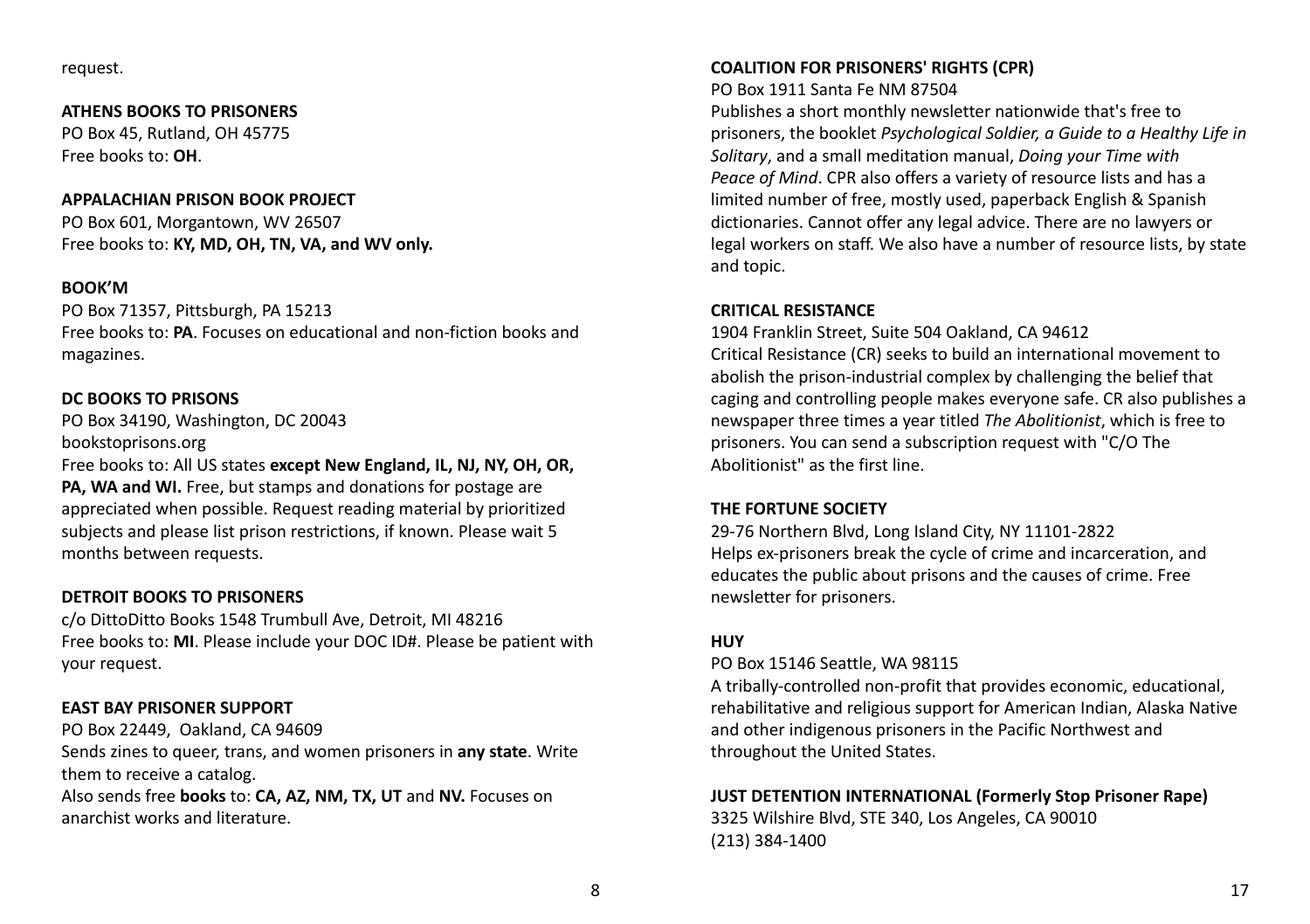Provides mentoring support for girls ages 7-15 by matching a child with an adult mentor in the greater Boston area.

#### **FAMILIES AGAINST MANDATORY MINIMUMS**

1612 K St NW, STE 700, Washington, DC 20006 FAMM works to change mandatory sentencing laws through the legislative process at the federal and state levels, participating in precedent-setting legal cases, and by educating the public.

#### **FAMM FLORIDA PROJECT**

POBox 142933, Gainesville, FL 32614 (352) 682-2542, famm.org/florida FAMM's Florida Project works to change mandatory minimum sentencing laws, as required by Florida state law, for drug and gun offenses.

## PRISONER SUPPORT

**AFSC Prison Watch Program** 89 Market Street, 6th floor, Newark, NJ 07102 (973) 643-3192, afsc.org

An advocacy program monitoring human rights abuses in US federal and state prisons. The program brings attention to mass imprisonment and the use of torture and isolation in US prisons. Publishes: *Inalienable Rights–a Human Rights Perspective; Torture in New Jersey Prisons; Survivors Manual: Surviving In Solitary; Survivors Speak: Prisoner Testimonies of Torture in United States Prisons and Jails; Our Children's House*–a pamphlet and a one act play of testimonies of imprisoned children. Free copies available to prisoners.

#### **CITIZENS UNITED FOR THE REHAB OF ERRANTS (CURE)**

PO Box 2310, Washington, DC 20013-2310 Focuses on analysis of prison issues. Works with friends and families of prisoners towards prison reform. Write for local info.

#### **INSIDE BOOKS PROJECT**

P.O. Box 301029, Austin TX 78703

Free books and educational material to: **TX**. One request every three months. Inside Books Project also publishes a *Resource Guide* offered for free to inmates in **TX**.

#### **ITHACA COLLEGE BOOKS THRU BARS**

PO Box 113, Brooktondale, NY, 14817 booksthrubars@gmail.com Free books to those who are incarcerated in the US.

#### **LOUISIANA BOOKS 2 PRISONERS**

1631 Elysian Fields Ave. #117, New Orleans, LA 70117 Free books to: **AL**, **AR**, **LA**, and **MS**. Women and **LA** prisoners are prioritized.

#### **MIDWEST PAGES TO PRISONERS PROJECT**

PO Box 1324, Bloomington, IN 47402 Free books to: **AR, IA, IN, KS, MN, MO, ND, NE, OK, and SD.**

#### **NYC BOOKS THROUGH BARS**

C/o Bluestocking Bookstore, 172 Allen St, New York, NY 10002 BooksThroughBarsNYC.org Free books to: **all states except AL, FL, LA, MA, MI, MS, NC, PA, OH, and WI**. Specializes in politics and history. Also has fiction and other educational books. No religion books. NY prisoners are prioritized.

#### **OPEN BOOKS PRISON BOOKS PROJECT**

1040 N. Guillemard St, Pensacola, FL 32501 Free books to: **FL only**.

#### **PRISON BOOKS COLLECTIVE PUBLISHING AND DISTRIBUTION**

PO Box 625, Carrboro, NC 27510 prisonbooks.info, prisonbooks@gmail.com Free books to: **NC and AL only.** *Radical Zine Catalog* Available upon request to all 50 states.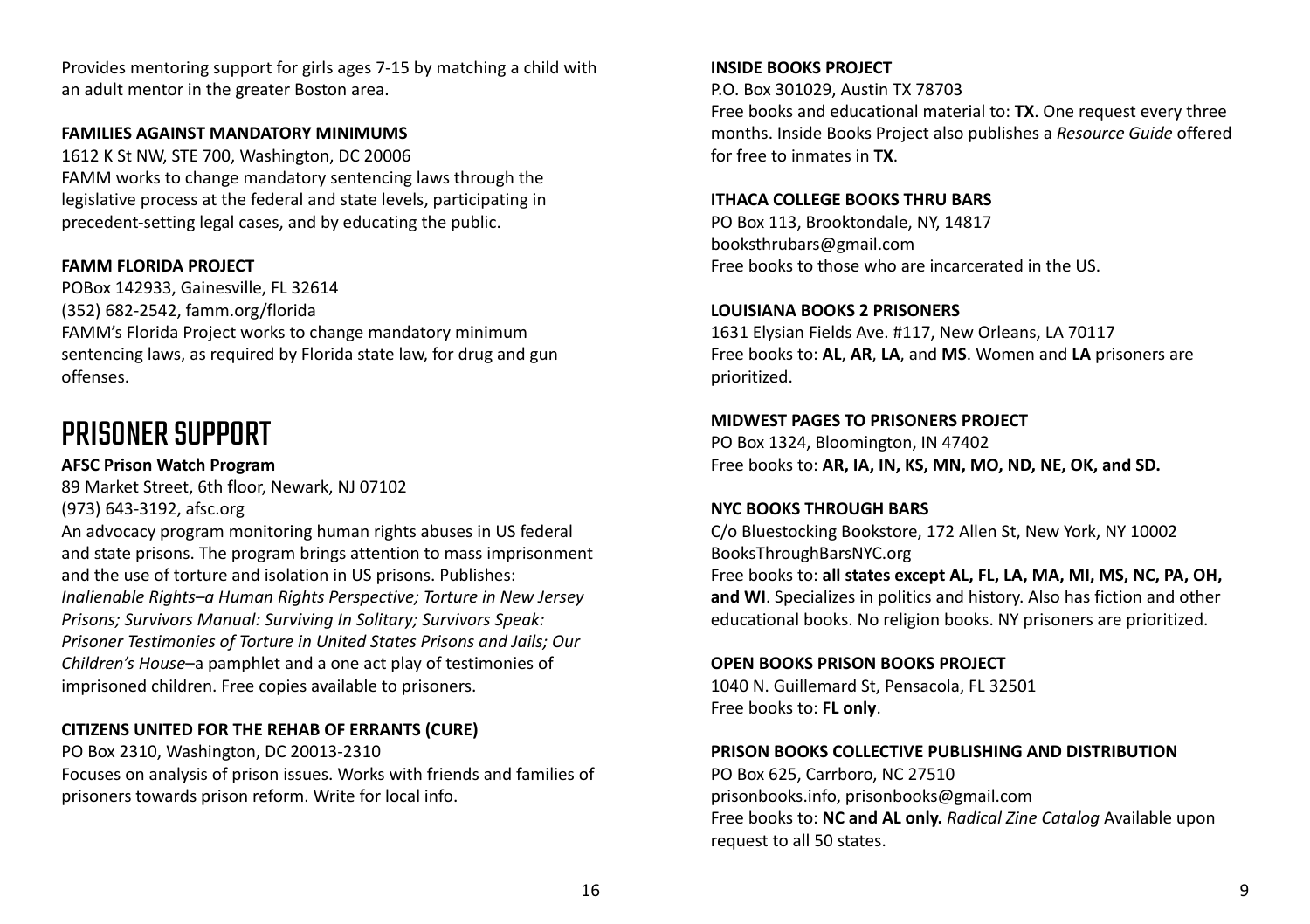#### **PRISON LIBRARY PROJECT**

915C W. Foothill Blvd, PMB128, Claremont, CA 91711 Free books to: **all states except HI, ME, and MI**. Dictionaries and basic reference, personal and spiritual growth, general fiction and non-fiction.

#### **PRISONERS LITERATURE PROJECT (PLP)**

c/o Bound Together Books, 1369 Haight St. San Francisco, CA 94117 prisonlit.org

Free books to: every state except Texas. Welcomes requests from LGBTQ prisoners. We stock plenty of non-fiction and fiction, including books on African-American, Latino, Native American, and LGBTQ history and cultures; science; languages; and literature. The PLP does not have any law books or legal guides; romances; horror; or Bibles and Christian literature.

#### **PROVIDENCE BOOKS THROUGH BARS**

42 Lenox Ave. Providence, RI 02907-1910

Free books to: every state. Rhode Island-based volunteer non-profit organization. Our mission is to use recycled donated books to provide free reading material for inmates nationwide.

#### **READ BETWEEN THE BARS**

C/o Daily Planet Publishing, PO Box 1589, Tucson, AZ 85702 Free books to: **AZ only**.

#### **WISCONSIN BOOKS TO PRISONERS**

C/o Rainbow Bookstore, 426 W. Gilman St, Madison, WI 53703 Free books to: **WI**

## INFORMATION SERVICES

#### **AMERICAN CIVIL LIBERTIES UNION (ACLU) - NAT'L PRISON PROJECT**

125 Broad St, 18<sup>th</sup> Floor, New York, NY 10004 Write for a list of publications and contact info for your state.

# FORARTISTS &WRITERSIN PRISON

#### **PEN PRISON WRITING PROGRAM**

588 Broadway STE 303, New York, NY 10012 Free *Handbook for Writers in Prison* upon request. Also sponsors an annual writing contest for prisoners.

#### **THE POET'S WORKSHOP**

St Louis County Jail, 4334 Haines Rd, Duluth, MN 55811 Publishes monthly magazine including poetry by prisoners. Free to prisoners who submit poetry that is published.

#### **PRISONS FOUNDATION**

PO Box 58043, Washington, DC 20037, prisonsfoundation.org Free exhibiting of prisoner art and free electronic publishing of prisoner books.

#### **TOCSIN MAGAZINE**

PO BOX 64527 ROCHESTER, NY 14624 (347) 541-7740, info@tocsinmag.com An urban entertainment publication that caters to inmates and their families. Tocsin provides inmates the opportunity to write articles, send photos, and much more. Please contact us for more info.

#### **UNSTOPPABLE!**

PO BOX 11032, PUEBLO, CO 81001

Please write us to get a free subscription! Please contribute artwork, poetry, writings, etc. Topics like: personal triumphs in overcoming past or ongoing trauma; surviving, thriving, and resisting in prison; self-care in high stress environments; building community while incarcerated, etc. We also invite more creative pieces.

# FORFRIENDS & FAMILIES

#### **BIG SISTER ASSOCIATION OF GREATER BOSTON**

20 Park Plaza, STE 1420, Boston, MA 02116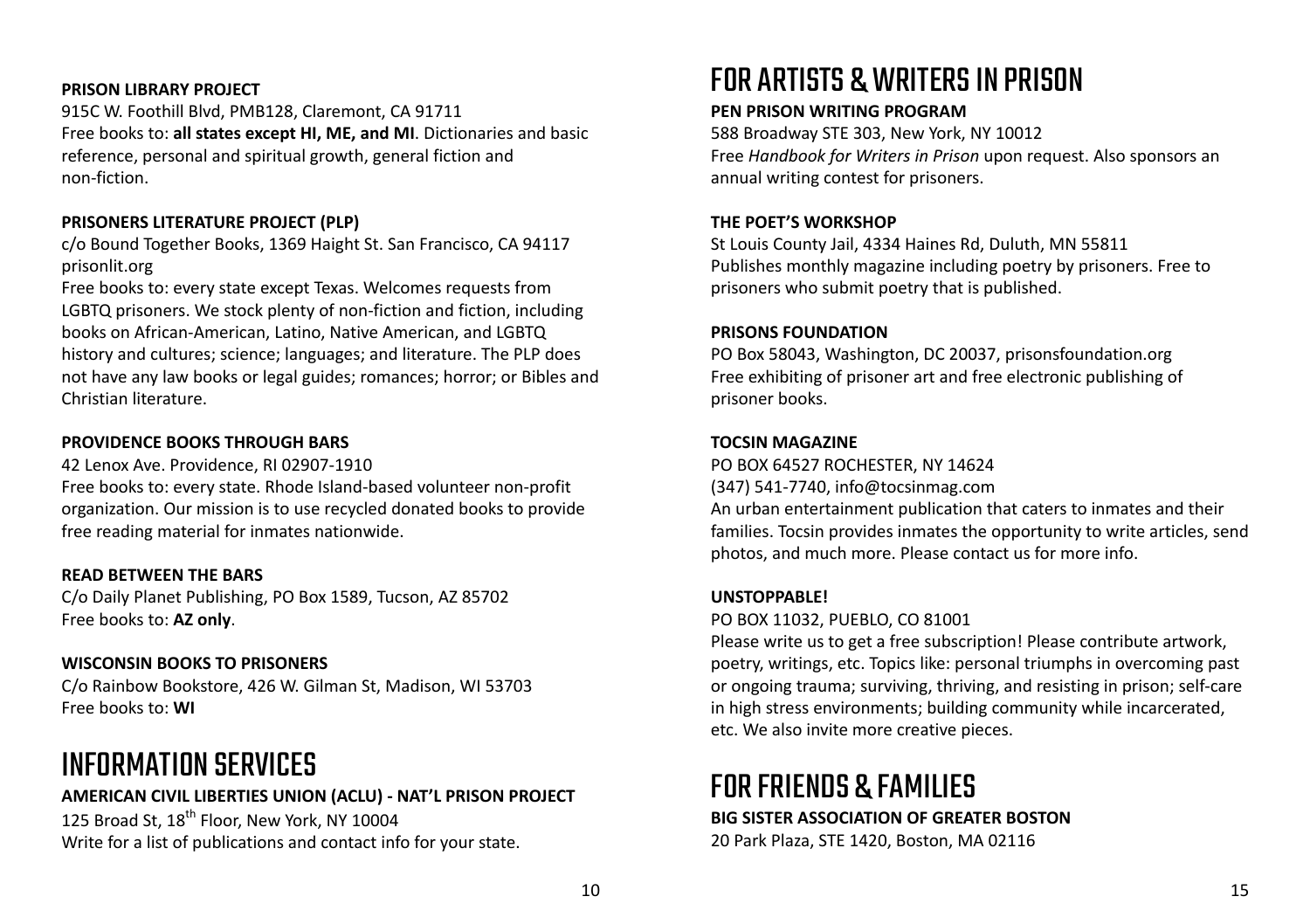solitary confinement. All prisoners are welcome to submit articles, artwork or creative writing for possible publication, but are not guaranteed that items will be returned. Free to all California prisoners in the SHU, upon request.

#### **JUSTICE DENIED**

PO Box 66291, Seattle, WA 98166 justicedenied.org Only magazine in U.S. dedicated to exposing cases of wrongful conviction. Send self-addressed stamped envelope (SASE) for info.

## **MAOIST INTERNATIONALIST MINISTRY OF PRISONS**

PO Box 40799, San Francisco, CA 94140

Anti-imperialist group fighting criminal injustice, helping prisoners to organize and educate themselves. Provides free subscriptions to a newsletter, sends books, and runs political study groups.

## **PATHFINDER PRESS**

PO Box 162767, Atlanta, GA 30321

50% prisoner discount. Write for a catalog. Books on the works of revolutionary and working class leaders. There is a flat shipping and handling fee of \$2.75. Books in English, Spanish, French, Farsi, Arabic, Swedish, Greek, Chinese, Russian, and Indonesian. Family members may order for inmates and receive the same discount if the recipient's address is a correctional institution.

## **PRISON ACTIVIST RESOURCE CENTER**

PO Box 70447, Oakland, CA 94612

Source for progressive and radical information on prisons and the criminal prosecution system. Produces a directory that is free to prisoners upon request, and seeks to work in solidarity with prisoners, formerly incarcerated people, their friends and families.

## **NATIONAL CRIMINAL JUSTICE REFERENCE SERVICE**

PO Box 6000, Rockville, MD 20849-6000 (800) 851-3420, ncjrs.gov

Distributes documents and information from the National Institute of Justice (NIJ), the Bureau of Justice Statistics (BJS), the Bureau of Justice Assistance (BJA), the Office for Victims of Crime (OVC), and the Office of Juvenile Justice and Delinquency Prevention (OJJDP).

# LEGALAID,PUBLICATIONS, & EDUCATION

## **BLACKSTONE CAREER INSTITUTE**

1011 Brookside Rd, STE 300 PO Box 3717, Allentown, PA 18106-3717 (800) 826-9228, info@blackstone.edu, blackstone.edu Low-cost paralegal course by mail.

## **CENTER ON WRONGFUL CONVICTIONS**

Northwestern University School of Law 375 East Chicago Ave, Chicago, IL 60611 The CWC handles claims of actual innocence in DNA and non-DNA cases.

## **CENTURION MINISTRIES, INC**

1000 Herrontown Rd, The Clock Building, Princeton, NJ 085402 centurionministries.org

Works to vindicate and free prisoners who are factually innocent and have been unjustly sentenced to either death or life in prison without parole. Focuses on murder and rape cases. Does not consider child abuse/sex cases (unless physical evidence can be scientifically tested to prove innocence). Does not consider accidental death or self-defense cases. CM has no religious affiliation. CM is not a law office. To have a case considered, write a short letter to CM outlining the facts of the case (do not include documents or transcripts). CM reads and responds to all letters within approximately 6-8 weeks.